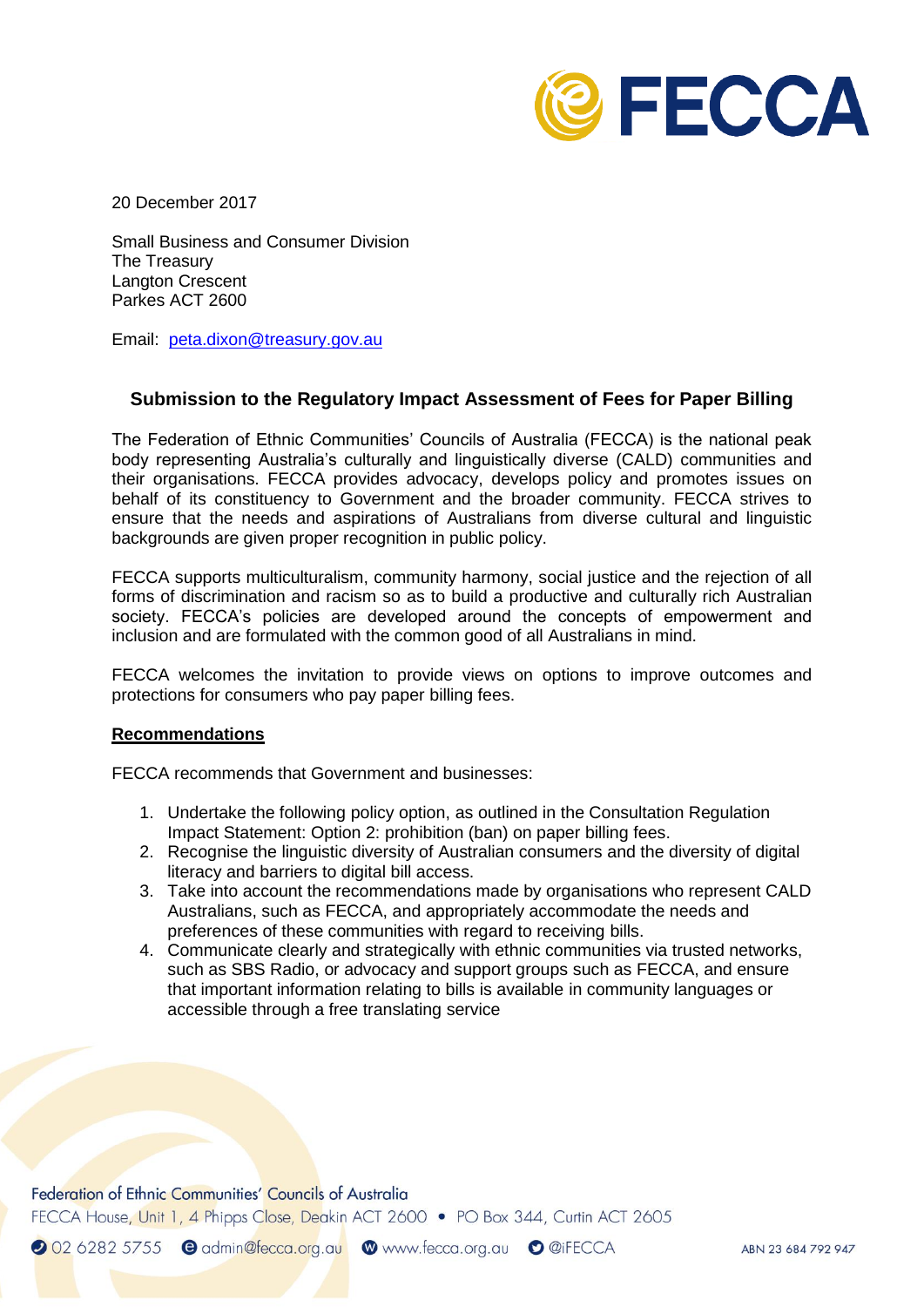5. Implement a comprehensive strategy that improves awareness of digital bills, and makes it easy to transition from paper to digital, if an individual decides to do so. This strategy should be equitable and accessible to all Australians, regardless of their cultural or linguistic background.

## **Key Message**

The move towards the provision of bills in a digital format is of interest and concern to FECCA because it will have an impact on how CALD communities engage with businesses and service providers. Some consumers are forced to pay paper billing fees out of necessity, because they do not have the ability or means to access digital bills. Consumers may also pay for paper bills because a physical document allows them greater ability to receive inlanguage support. For example, a bilingual worker, translator, or family member could help with understanding the bill and the information contained within. It is important that any reforms adequately consider, and tailor responses accordingly, access and equity issues so that vulnerable consumers are not punished, financially or otherwise, for their preferred mode of bill receipt. Multicultural access and equity embodies the notion that everyone can access programs and services, regardless of their background, and in their preferred mode and language.

## **Overview**

FECCA recognises that the provision of bills in a digital format is a simpler, more convenient, and environmentally friendly option that is of a lower cost to businesses. However, many CALD individuals, such as older migrants, are excluded from digital initiatives and services. A range of options must be provided to prevent vulnerable consumers from being detrimentally affected by business practises that exploit their vulnerability.

In 2016, FECCA published a report entitled 'Digital Access and Equity for Multicultural [Communities'](http://fecca.org.au/wp-content/uploads/2016/08/feccadigitalconsultationreport.pdf). This discussed the Australian Government's move towards digital service delivery and its impact on CALD communities. It found that while many individuals of CALD backgrounds such as skilled migrants, young migrants, and those with good English language skills, were able to adapt to digital programs and services, some migrant cohorts struggled to access online services and processes because these did not cater to a range of digital literacies or English language proficiencies. This latter group often depends on family or community members for internet access, or are totally excluded from digital contact and service delivery due lack the confidence, technical skills, or financial ability to easily access the internet.

Where webpages are only available in English or are particularly text dense, Australians with low written English language proficiency can struggle to interact. Websites should utilise simple, clear, plain English instructions together with symbols or images that facilitate effective and swift communication. Translated webpages can be of use when they are easy to locate and the translation is accurate and culturally appropriate. However, some migrants may have low reading proficiency in their preferred language so it is important that links to alternative interpreter or bilingual support services are also provided.

# **Conclusion**

FECCA recognises that there is an increasing need for businesses and service providers to be utilise digital bills. However, the diverse needs of CALD consumers must be taken into consideration, and possible gaps in digital literacy and access be managed carefully. Of the policy options analysed in the Consultation Regulation Impact Statement, FECCA recommends a ban on paper billing fees as these can have a negative impact on CALD